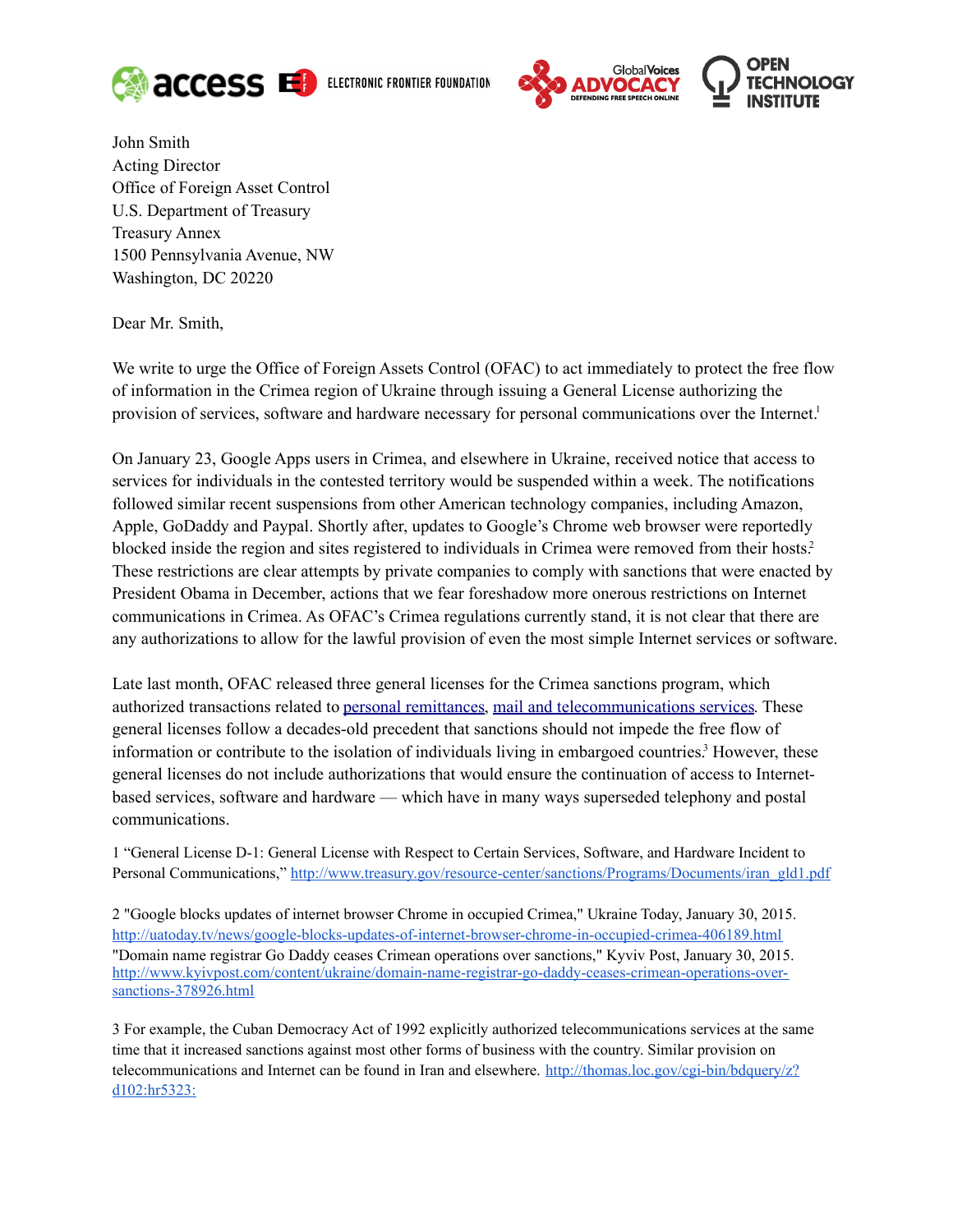The December embargo against Crimea is among the first comprehensive U.S. sanctions programs introduced since authorizations for personal communications over the Internet were put into place in Cuba, Iran, Sudan and Syria beginning six years ago.<sup>[4](#page-1-0)</sup> These authorizations were subsequently expanded for Cuba and Iran to include services, software, and hardware offered at cost, based on the recognition that information technologies offer unprecedented opportunities for independent media, person-to-person exchange, and documentation of human rights violations. Through these actions, OFAC set a precedent: it is within the public interest to ensure that access to digital platforms and modern communication technologies is, and remains, unaffected by sanctions. These Internet authorizations have received wide support from civil society organizations and Congress, and do not contradict the overall objectives of the sanctions programs.

Access to the Internet is essential to the protection of freedom of expression, access to information, and free association, and is increasingly recognized as a human right.<sup>[5](#page-1-1)</sup> Journalism and independent media is fundamentally dependent on access to secure and reliable information technologies for documentation of events inside contested areas, and to enable their populations to bypass state controls on information. In Crimea, as with Cuba and Iran, access must be protected to prevent further isolation and deterioration of the region. Moreover, restricting access to U.S. communications platforms could force blocked users to rely on competitive and available services provided by Russian companies. As we have seen from the start of this conflict, these services are highly controlled by Russian authorities and have actively stifled independent channels of information through aggressive censorship and surveillance.

The Crimea sanctions will also be an onerous burden on American small and medium-sized enterprises due to the difficulty of enforcing regional restrictions. Given the ambiguity of geographic barriers in cyberspace, the sanctions could lead to overblocking, underenforcement and a chilling effect on broader access for Ukrainian or Russian users. It is instructive that in cases where regional exemptions to sanctions are in place — namely in the Specified Areas of Sudan — there is little indication that American companies have been able or willing to offer authorized services to permitted territories.

Thus far, comprehensive sanctions regulations have generally targeted the whole territory of states rather than specific regions, especially those under international dispute. This has allowed for easier enforcement in the past. Since Internet addresses are delegated through national and regional Internet registries, they are traceable to specific countries with a reasonable degree of certainty. However, there is no accuracy requirement for address registrations beyond this. As a result, American companies have no assurance that registration information is accurate at a more granular level than national borders. In other words, companies cannot be certain whether a Ukrainian user is in Crimea or whether a Crimea registered address is actually in use in some other part of the country. To add complexity to the matter, Internet

<span id="page-1-0"></span>4<sup>Et</sup>License Exception Consumer Communications Devices," September 2009. <http://www.gpo.gov/fdsys/granule/CFR-2012-title15-vol2/CFR-2012-title15-vol2-sec740-19> "General License Related to Personal Communication Services," March 2010. [http://www.treasury.gov/resource](http://www.treasury.gov/resource-center/sanctions/Programs/Documents/soc_net.pdf)[center/sanctions/Programs/Documents/soc\\_net.pdf](http://www.treasury.gov/resource-center/sanctions/Programs/Documents/soc_net.pdf)

<span id="page-1-1"></span>5 - "Report of the Special Rapporteur on the promotion and protection of the right to freedom of opinion and expression, Frank La Rue," United Nations Human Rights Council, May 16, 2011. [http://www2.ohchr.org/english/bodies/hrcouncil/docs/17session/A.HRC.17.27\\_en.pdf](http://www2.ohchr.org/english/bodies/hrcouncil/docs/17session/A.HRC.17.27_en.pdf)